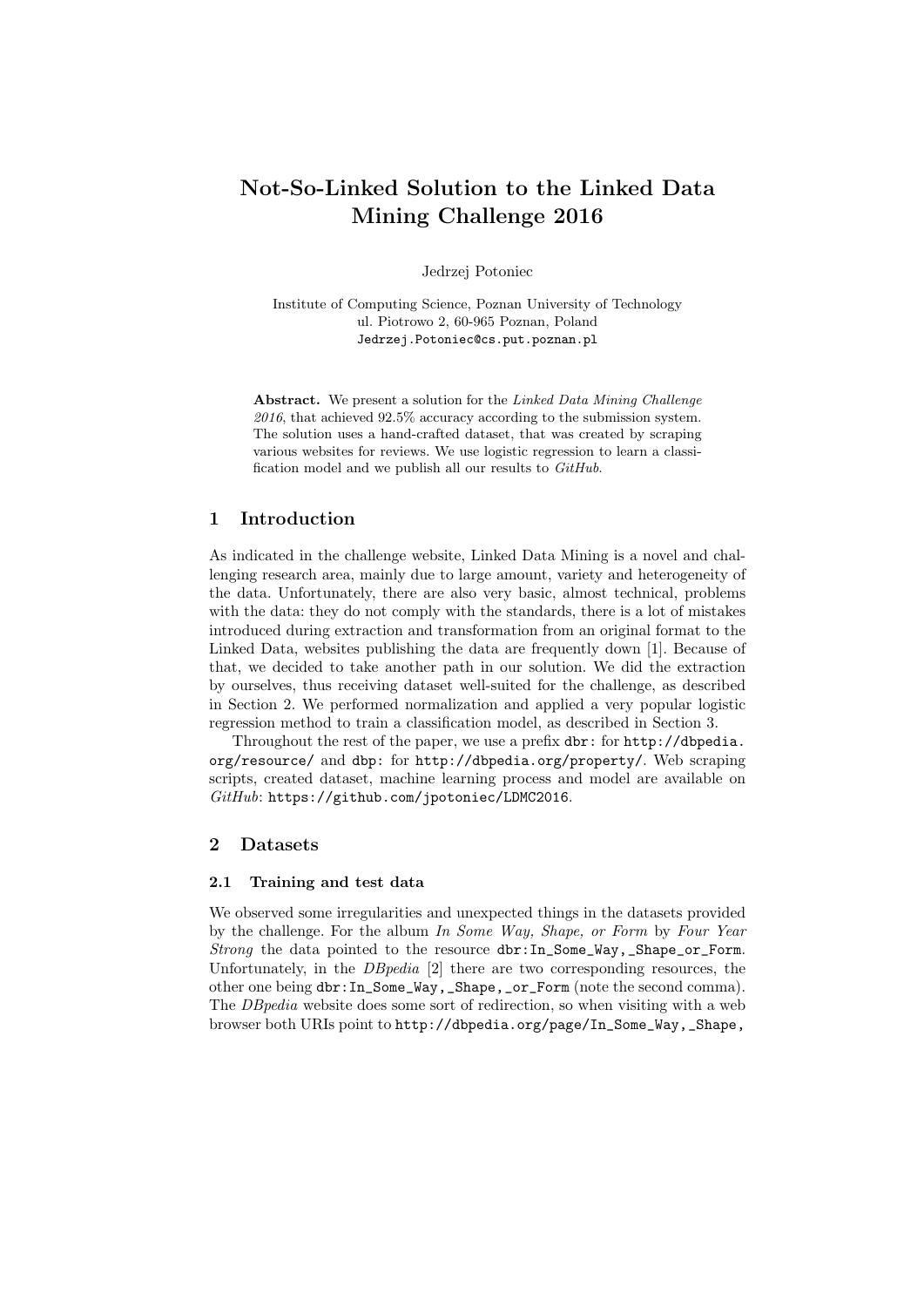$\text{\_or\_Form.}$  Conversely, the SPARQL endpoint<sup>1</sup> treats both URIs separately, the first one occurring in 18 triples and the second one in 100 triples.

For an artist St. Vincent there are two albums in the datasets: Strange Mercy in the training data and St. Vincent in the testing data. Unfortunately, both have the same URI dbr:Strange\_Mercy. We think there may be a few similar issues, as there are eight URIs that occur more than once in the datasets.

#### 2.2 Linked datasets

In the beginning, we planned to extract features from *DBpedia* using Fr-ONT- $Qu$  [4] from RMonto [6], a plugin to RapidMiner [5]. Unfortunately, the most promising feature discovered this way was a binary information if an album has a review score from  $Pitchfork^2$  or not. After investigating, we discovered that during the extraction from Wikipedia to DBpedia a relation between a reviewing website and a review score has been lost. Consider triples for the Strange Mercy album<sup>3</sup>: there are 11 triples with a property  $dbp:rev$  and a few triples with properties like dbp:rev10score, but one has absolutely no way to connect scores to the reviewing websites. The very same problem happens with properties dbp:title (12 values) and dbp:length (11 values): it is impossible to decide on a length for a concrete track. Due to the lack of space, we present a detailed analysis in the suplementary material available in  $\emph{GitHub}.$ 

We thought about using *Yago* [7], but it seemed to lack review information. We also tried to use  $DBTune^4$ , as suggested by the challenge website, but it rendered out to be a dead end. For example, *MusicBrainz data*, the most interesting dataset there, is a *Service Temporarily Unavailable* for a very long time now.

### 2.3 Non-linked datasets

Instead of trying to use existing Linked Data, we decided find data to solve the challenge, and then make it available to the community. As the datasets for the challenge are quite small (1592 different URIs), we did some web scrapping with Python and  $Scrapy<sup>5</sup>$  to obtain reviews of considered albums.

We scraped *Wikipedia* to obtain reviews collected from various websites. It rendered out to be a tedious process, as these reviews have various formats, frequently with some additional information (like a date or an URL to a review), or spelling mistakes. We performed normalization to a range  $[0, 1]$ , by dividing in case of reviews on scales from 0 to 10 or 100 and by assigning arbitrarily numeric values to descriptive reviews (like *favorable*). We also did some heuristic to normalize reviewing websites, e.g. BBC and BBC Music. We strictly avoided using *Metacritic* reviews available in *Wikipedia*: these reviews use MC field in Album ratings template, while we used only fields starting with rev [10].

 $^{\rm 1}$  http://dbpedia.org/sparql

<sup>2</sup> http://pitchfork.com/

 $^3$  http://dbpedia.org/page/Strange\_Mercy

 $^4$  http://dbtune.org/

 $^5$  http://scrapy.org/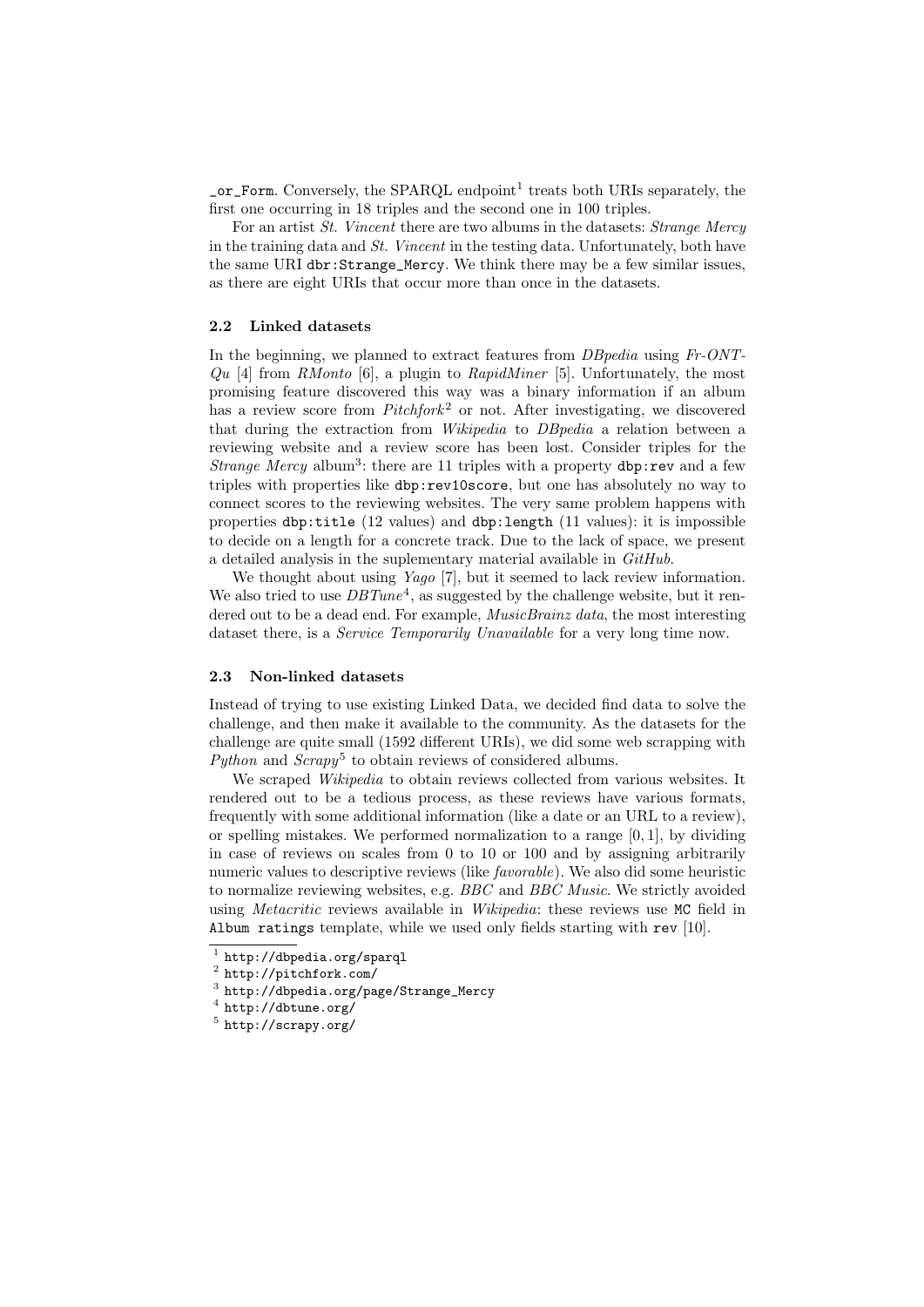We collected number of reviewers and an average score from  $A$ mazon<sup>6</sup> by scraping the website using titles and artists provided in the challenge datasets. We also used  $Discogs^7$  API and provided titles and artists to gather how many people own an album and how many people want it. Finally, we used datadumps provided by  $MusicBrainz<sup>8</sup>$  [8] and identifiers from Wikidata [9] available in the datadumps and in *DB pedia*, to obtain number of users owning an album and it's average score. The whole dataset consists of 94 numerical attributes.

#### 3 Machine learning process and model

To build a classification model, we used a typical machine learning setup for classification. We performed a Z-transformation on all attributes, that is for every attribute we computed an average value  $\mu$  and a standard deviation  $\sigma$ , and then replaced every value v of the attribute with  $\frac{v-\mu}{\sigma}$ . This way all attributes have an average 0 and a standard deviation 1. Further, we replaced missing values with 0. Finally, we used logistic regression [3] to train the model.

To estimate performance of our solution we applied 10-folds cross-validation, which estimated accuracy to be  $91.7 \pm 2.17\%$ . This value is consistent with  $92.5\%$ on the test set reported by the challenge submission system. The whole process have been implemented using *RapidMiner 5* and is available in *GitHub*.

An important part of logistic regression is to assign coefficients to attributes of an input dataset. Values of these coefficients provide an insight which attributes are most important for the model. In our case, the absolute value of the highest coefficient is 2.859 and the lowest 0.022. As all the attributes are on the same scale, this clearly shows that some of them are more important than the others. There were six attributes having coefficients above 1, we present them in the Table 1. Five of these attributes were review scores web scrapped from Wikipedia, only the attribute from *Discogs* came from other source. These attributes clearly indicate that Metacritic reviews are quite consistent with other sources of reviews. The attribute with the highest coefficient is an review value from Pitchfork, what is consistent with the most important attribute from Linked Data, as mentioned in Section 2.2. The attribute from Discogs indicates how many people own an album and is probably a tendency of people to buy and brag about albums that have good reviews. The attribute with the lowest weight  $-0.442$  is a number of reviews of an album on Amazon. As Amazon is a shop, it probably shows a tendency of people to complain about bad things and to not appreciate good things.

## 4 Conclusions

Apparently, we are not there yet with the Semantic Web. In theory, most of the features we used were already available in the Linked Data. In practice,

 $^6$  http://www.amazon.com/

<sup>7</sup> https://www.discogs.com/

 $^8$ https://musicbrainz.org/doc/MusicBrainz\_Database/Download